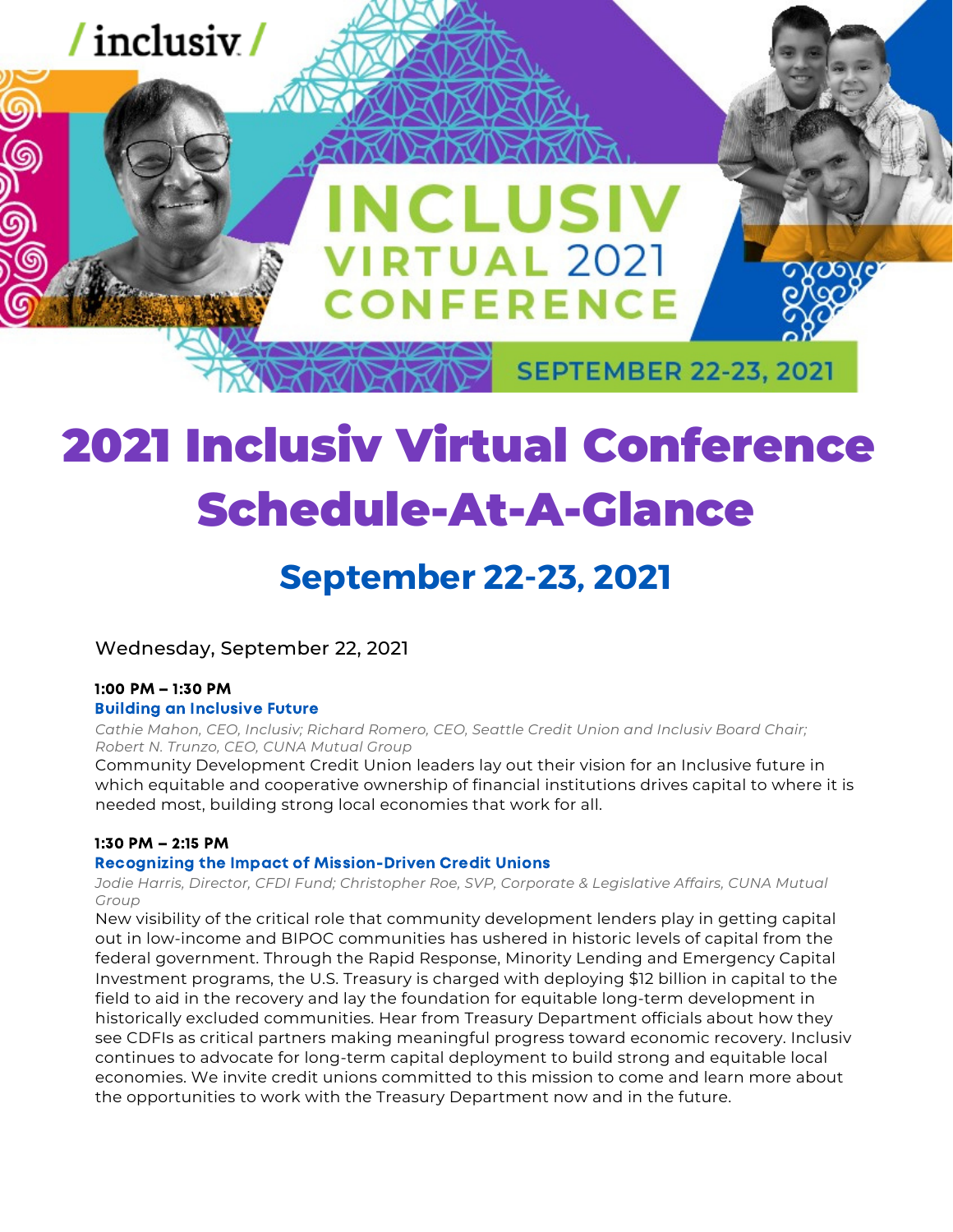### 2:30 PM – 3:45 PM

### Racial Equity: A Spotlight on Financial Justice

S*arah Willis Ertur, VP, Director of Financial Health, JPMorgan Chase Foundation; Pablo DeFilippi, SVP, Membership and Network Engagement, Inclusiv; Dr. Atyia Martin, CEO, All Aces; Noel Andrés Poyo, Deputy Assistant Secretary for Community Economic Development, U.S. Treasury Department; Renee Sattiewhite, CEO, African American Credit Union Coalition*

Racial equity requires a long-term commitment to action to eliminate systemic discrimination, barriers, and disparities. Discrimination in housing policy, lending and financial services has thwarted the ability of millions to build businesses, grow and transfer wealth through homeownership, and expand opportunity. Many Black and Latinx credit unions were founded to create the means to pool capital and attempt to fill capital gaps. Commitments to racial equity have abounded following the murder of George Floyd. In this session we will hear from leaders in the credit union movement and the mainstream banking system about unpacking these commitments and how we can mobilize this opportunity to unleash new capital and opportunities in BIPOC communities. We will assess how this opportunity can address the impacts of historic racial inequity in lending and financing services, with an eye to tangible equitable outcomes.

### 4:00 PM – 5:15 PM

### Designing Technology for Financial Inclusion

*Marla Blow, President, Skoll Foundation; Angelo Fanaras, VP/CIO, Public Service Credit Union; Rachel Schneider, CEO, Canary; Kris VanBeek, CEO, US Alliance Financial*

Technology is a critical tool to reach and serve underserved communities, and 2020 only underscored how important it is for community development credit unions to build strong technology platforms to meet their communities' needs. In this session leaders in the credit union and inclusive technology space will share the latest innovations in serving low-income markets and their approach to designing technology for consumers that have been overlooked in mainstream fintech development.

### 5:30 PM – 6:30 PM

### Networking Session: Juntos Avanzamos: Empowering Hispanic Consumers

*Ruby Alvarez, AVP, Community Development, GECU; Carlos Calderon, CEO, Organization of American States FCU; Maria J. Martinez, CEO, Border FCU; Rene Vargas Martinez, Senior Program Officer, Inclusiv* Join Inclusiv and NLCUP on a discussion about how empowering Latino and Latina employees in your credit union can lead to an increase in membership and growth. Recently, the U.S. Census announced an unprecedented growth in the number of Hispanics in the United States, particularly in the number of young Latinos and Latinas. The expansion of the Hispanic community represents an opportunity for credit unions to grow as well as better represent the makeup of their communities. Hiring and providing advancement opportunities for Latinos can make your credit union more diverse and help gain the trust of the Hispanic community you are aiming to serve and represent.

### 5:30 PM – 6:30 PM

### Networking Session: Empowering Black Consumers Through Credit Unions

*Monica Copeland, Senior Program Officer, Emma Hayes, Chief Diversity Officer, African American Credit Union Coalition; Blanche L. Jackson, CEO, Stepping Stones Community FCU*

Join us for a networking session where we will hear from Inclusiv and AACUC member credit unions on ways that they have been able to engage and empower Black consumers. There will also be time allotted to meet with conference attendees in small groups to share strategies and best practices that have made a difference.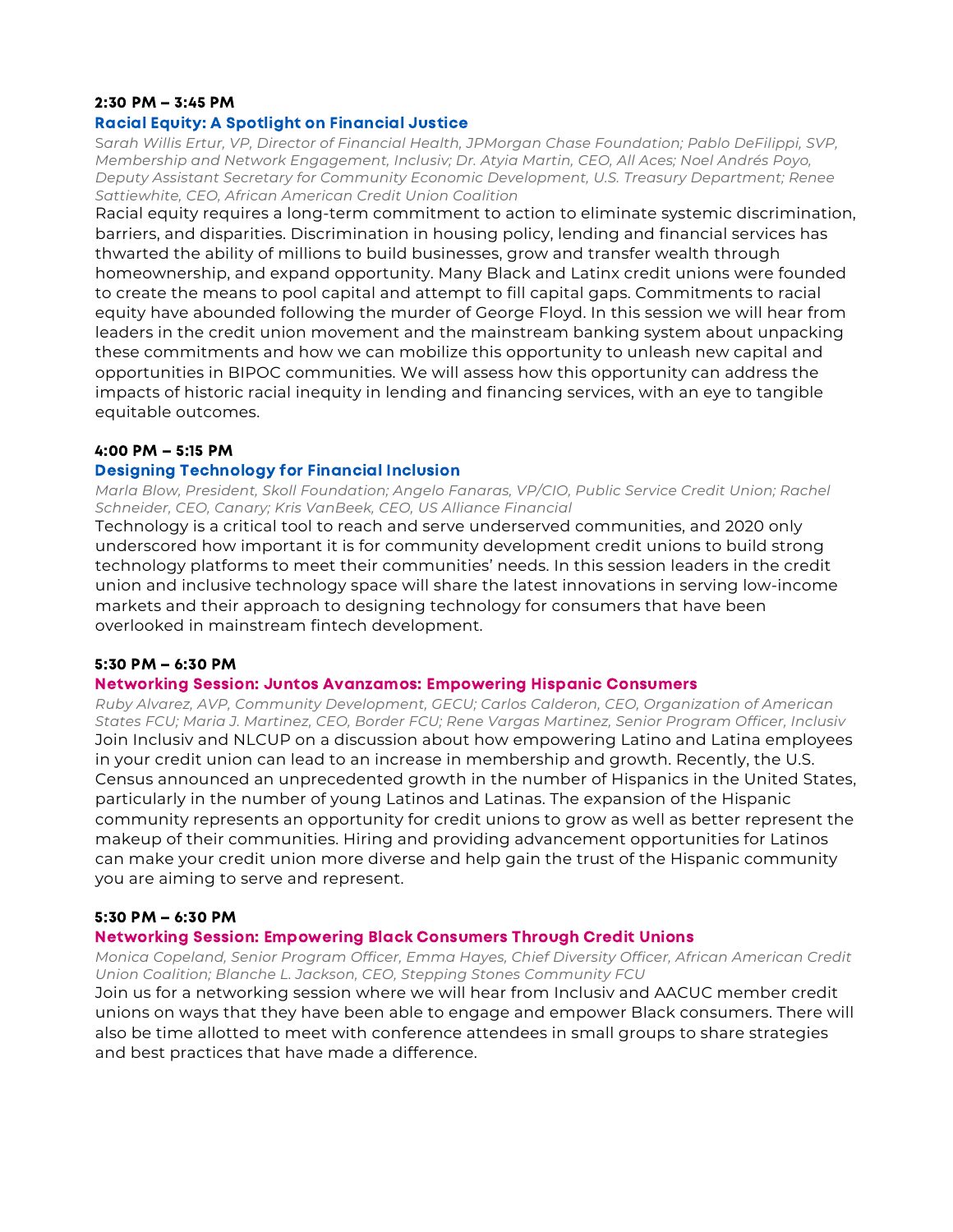### 5:30 PM – 6:30 PM

### Networking Session: Clean Energy Lending - A Growing Trend in Credit Unions

*Neda Arabshahi, Director, Inclusiv Center for Resiliency and Clean Energy; Eric Darmanin, Chief Lending Officer, UNFCU; Tom Kurian, VP of Enterprise Information Security, UNFCU*

Inclusiv's Center for Resiliency and Clean Energy leads the burgeoning field of communitybased lenders mobilizing to finance affordable clean energy and energy efficiency upgrades. These green loans have enormous potential to help building owners lower their utility bills while reducing greenhouse gas emissions. Inclusiv is training a rapidly growing network of credit unions committed to scaling green lending solutions that address climate and energy justice in low- and moderate-income (LMI) communities and communities of color. Hear from credit unions entering into the field of green lending and learn how your credit union can get involved.

### 5:30 PM – 6:30 PM

### Networking Session: Building Toward Homeownership

*Cassandra Juneau Booth, Senior Relationship Manager, NeighborWorks America; Dr. Christie Cade, Senior Director, Southern Region, NeighborWorks America; Ahmed Campbell, Director of Lending, Inclusiv; Donald R. Phoenix, Regional VP, Southern Region, NeighborWorks America*

The mission of NeighborWorks America is to create opportunities for people to live in affordable homes, improve their lives and strengthen their communities. This networking session will provide background on the historic work NeighborWorks America has supported through the 240 strong healthy and prepared network organizations in every state including Puerto Rico and the District of Columbia. The networking opportunity will provide a space for Inclusiv members to share challenges and financially inclusive solutions along with introducing current partnership between Inclusiv and NeighborWorks America in the state of Florida.

### Thursday, September 23, 2021

### 9:15 AM - 10:00 AM Cathie Mahon (Inclusiv) in Conversation with Robert Smith (Vista Equity Partners)

### 10:00 AM - 11:15 AM

### Why Invest in Energy Justice?

*Neda Arabshahi, Director, Inclusiv Center for Resiliency and Clean Energy; Jim Baek, Executive Director, Community Investment Guarantee Pool, Locus Impact Investing; Douglass Sims, Director and Senior Advisor, Green Finance Center, Resilient Communities, Healthy People & Thriving Communities Program; Maurice R. Smith, CEO, Local Government FCU; Jahi Wise, Senior Advisor for Climate Policy and Finance, White House Office of Domestic Climate Policy*

By working at the intersection of financial empowerment and energy justice, community lenders are delivering the benefits of clean energy to low-income, rural, and communities of color. Inclusiv has been engaging, building, and supporting a network of more than 100 community lenders committed to addressing energy and climate justice challenges. We envision a financing ecosystem populated by thousands of community lenders across the country to reduce carbon emissions and generate clean energy. This session addresses how credit unions are confronting the disproportionate impact of climate change and designing solutions for the communities they serve.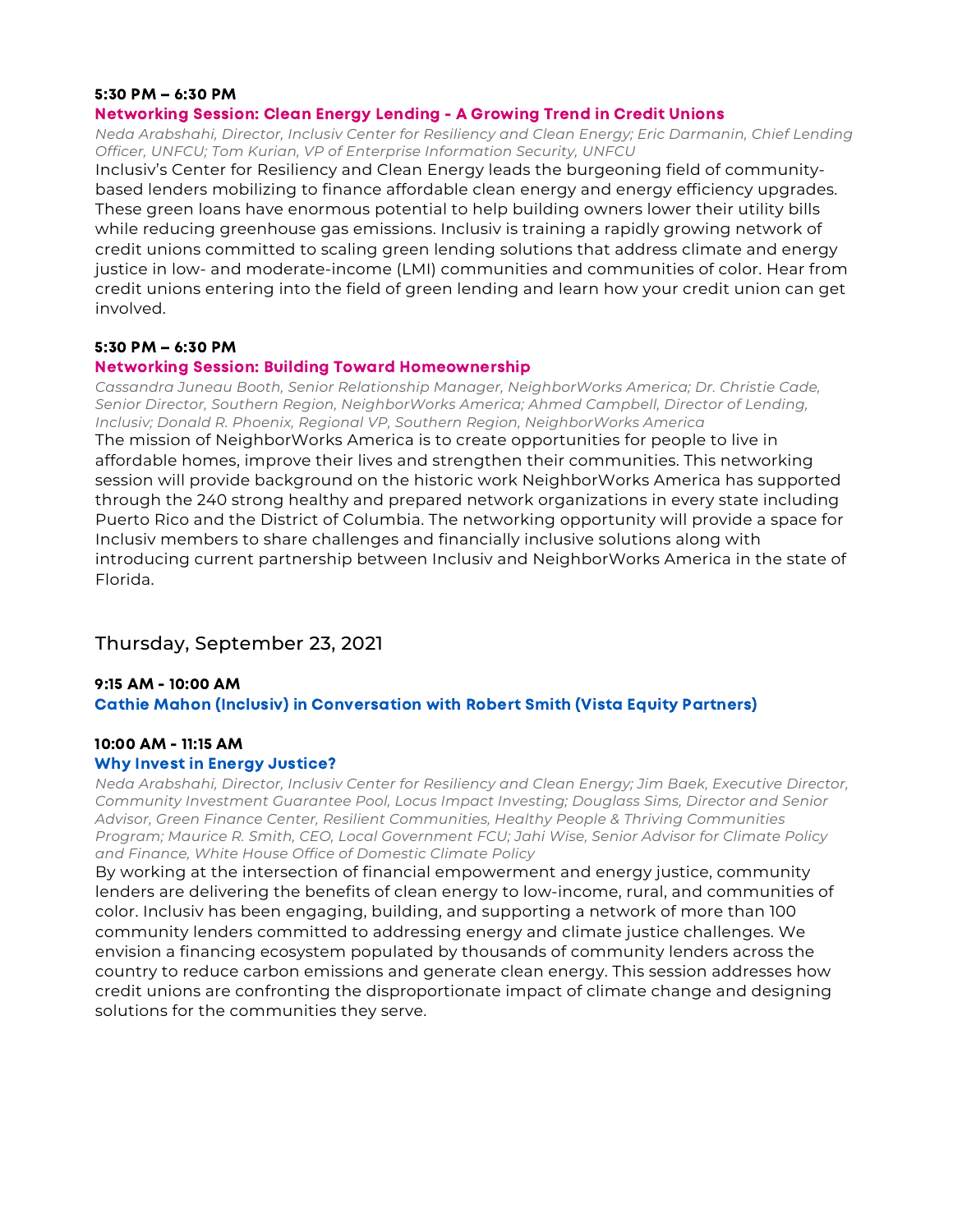### 11:30 AM - 12:30 PM

### Breakout Session: The CDFI Fund and You

*Chriselle Martinez, CDFI Program Director, Inclusiv; Terry Ratigan, Senior Consultant, Inclusiv; Andrew Schlack, Acting Program Manager, CDFI Program; Marcia Sigal, Deputy Director for Policy and Programs, CDFI Fund; Heather Hunt, Program Manager, Office of Compliance Monitoring and Evaluation, CDFI Fund, U.S. Department of the Treasury*

In June, Vice President Kamala Harris and Treasury Secretary Janet L. Yellen announced \$1.25 billion in COVID-19 relief funds to 863 CDFIs through the Rapid Relief Program. 244 credit unions received grants as did 62 MDI credit unions and 27 financial cooperatives from Puerto Rico. Inclusiv, a CDFI intermediary, is the CDFI advocate for the credit union industry and committed to supporting credit unions seeking certification and technical and financial assistance awards. Fund certification has never been more critical. Join members of the CDFI Fund staff to learn what's next for the Fund in 2022.

### 11:30 AM - 12:30 PM

### Breakout Session: Inclusive Mortgage: Turn Denials into Approvals

*Ahmed Campbell, Director of Lending, Inclusiv; Paul Catalano, Director of Mortgage Lending, OnPath FCU; Bob Mundy, Manager, Inclusiv/Mortgage; Vanessa O'Bannon, AVP, CUMA; Ira Oskowsky, VP, Sales - Eastern Region, Arch Mortgage Insurance Co.*

Inclusiv Mortgage is committed to closing the wealth gap through homeownership for low to moderate income people as well as people of color. In this session, lending veterans will discuss how the expanded mortgage approval powered by Inclusiv/Mortgage can help. Within the mortgage industry, a large percentage of loans are declined, but what happens to those loans? Join us as we discuss ways to turn those declinations into approvals.

### 11:30 AM - 12:30 PM

### Breakout Session: Lending Tech: Innovation by Necessity

*Aissatou Barry-Fall, CEO, Lower East Side People's FCU; Bob Carlson, SVP of IT, Hope Credit Union; Peter Rubenstein, Director of Technology and Innovation, Inclusiv; Mike Salfity, Chief Product Strategist and EVP/GM, Finastra*

2020 disrupted everything about the way credit unions operate, and business lending was likely the area of most dramatic change between the need to shift to more digital operations and the massive SBA Paycheck Protection Program. In this session, we'll explore how credit unions and FinTech providers adapted their technology to meet the moment in 2020 and what they see ahead in lending technology.

12:30 PM – 1:00 PM Lunch

### 1:00 PM - 2:00 PM

### Socially Responsible Investors Advance Equality

*Cat Berman, CEO, CNote; Cathi Kim, Director, Inclusiv/Capital; Teresa Metzler, Director, Treasury, Comcast Corporation; Sarah Keh, VP, Inclusive Solutions, Prudential Financial*

Socially responsible corporations and foundations are seeking opportunities to invest in organizations advancing racial and economic equity. Inclusiv's Southern Equity Fund and the Racial Equity and Resilience Investment Fund leverage investments to increase lending to minority-owned businesses, homeowners, and consumers, providing access to capital for traditionally underserved and underbanked communities. Hear from our panel of experts on creating transformational partnerships that bring new capital resources to the cooperative movement to increase economic and social equity.